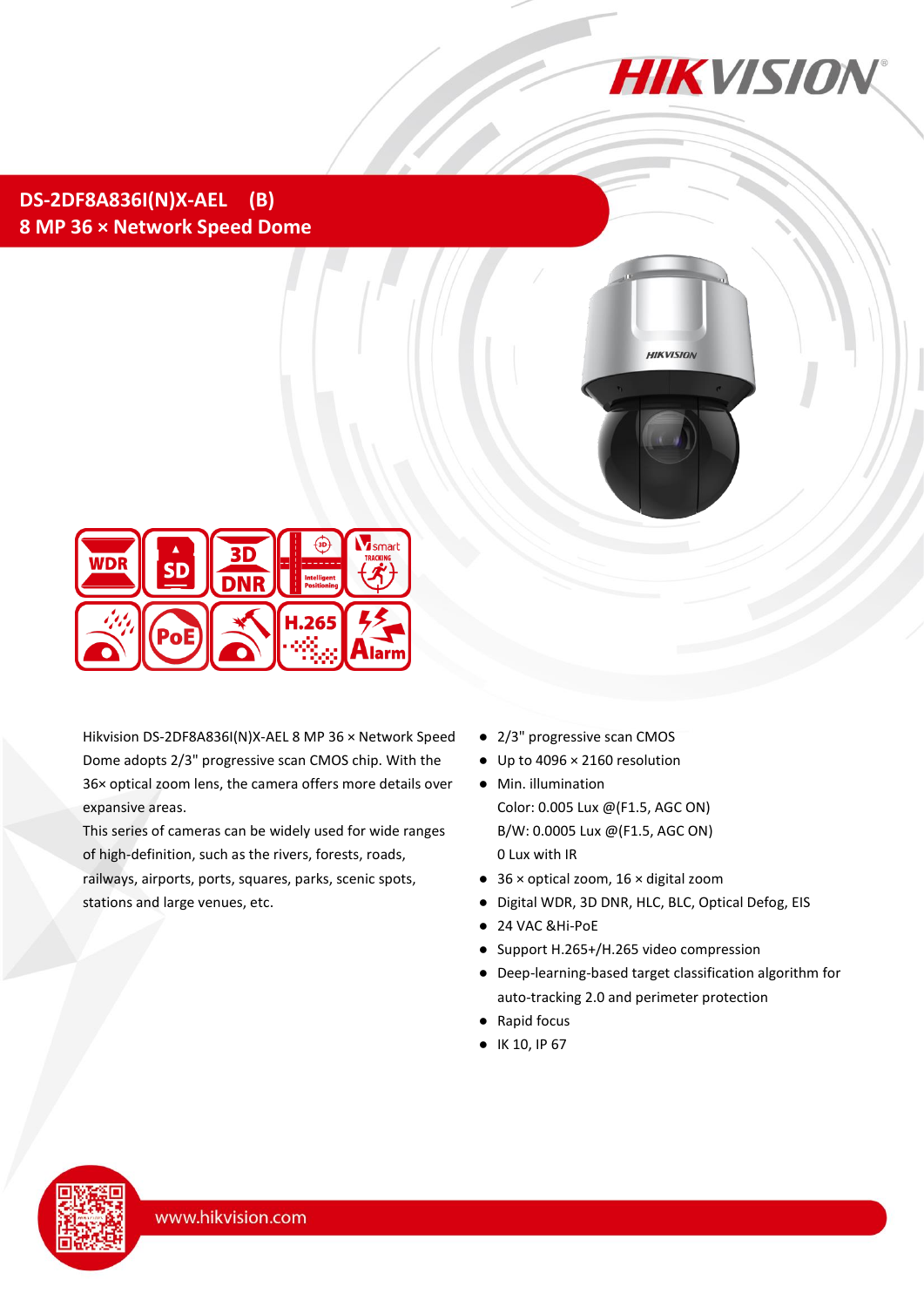

# **Specifications**

| <b>Camera Module</b>    |                                                                          |  |  |  |  |
|-------------------------|--------------------------------------------------------------------------|--|--|--|--|
| Image Sensor            | 2/3" progressive scan CMOS                                               |  |  |  |  |
| Min. Illumination       | Color: 0.005 Lux @(F1.5, AGC ON); B/W: 0.0005 Lux @(F1.5, AGC ON)        |  |  |  |  |
|                         | 0 Lux with IR                                                            |  |  |  |  |
| <b>White Balance</b>    | Auto/Manual/ATW (Auto-tracking White Balance)/Indoor/Outdoor/Fluorescent |  |  |  |  |
|                         | Lamp/Sodium Lamp                                                         |  |  |  |  |
| Gain                    | Auto/Manual                                                              |  |  |  |  |
| <b>Shutter Time</b>     | 50Hz: 1 to 1/30,000 s                                                    |  |  |  |  |
|                         | 60Hz: 1 to 1/30,000 s                                                    |  |  |  |  |
| Day & Night             | IR Cut Filter                                                            |  |  |  |  |
| Digital Zoom            | $16 \times$                                                              |  |  |  |  |
| Privacy Mask            | 24 programmable polygon privacy masks, mask color or mosaic configurable |  |  |  |  |
| Focus Mode              | Auto/Semi-automatic/Manual                                               |  |  |  |  |
| <b>WDR</b>              | Digital WDR                                                              |  |  |  |  |
| Rapid Focus             | Yes                                                                      |  |  |  |  |
| Lens                    |                                                                          |  |  |  |  |
| Focal Length            | 7.5 to 270 mm, 36 x optical zoom                                         |  |  |  |  |
| Zoom Speed              | Approx. 7.8 s (optical lens, wide-tele)                                  |  |  |  |  |
|                         | Horizontal field of view: 56.1° to 2.0° (wide-tele)                      |  |  |  |  |
| Field of View           | Vertical field of view: 33.4° to 1.1° (wide-tele)                        |  |  |  |  |
|                         | Diagonal field of view: 62.9° to 2.3° (wide-tele)                        |  |  |  |  |
| <b>Working Distance</b> | 10 to 1500 mm (wide-tele)                                                |  |  |  |  |
| Aperture Range          | F1.5 to F4.5                                                             |  |  |  |  |
| <b>PTZ</b>              |                                                                          |  |  |  |  |
| Movement Range (Pan)    | 360° endless                                                             |  |  |  |  |
| Pan Speed               | Configurable, from 0.1°/s to 210°/s                                      |  |  |  |  |
|                         | Preset speed: 280°/s                                                     |  |  |  |  |
| Movement Range (Tilt)   | From -20° to 90°                                                         |  |  |  |  |
| <b>Tilt Speed</b>       | Configurable, from 0.1°/s to 150°/s                                      |  |  |  |  |
|                         | Preset speed: 250°/s                                                     |  |  |  |  |
| Proportional Zoom       | Yes                                                                      |  |  |  |  |
| Presets                 | 300                                                                      |  |  |  |  |
| Patrol Scan             | 8 patrols, up to 32 presets for each patrol                              |  |  |  |  |
| Pattern Scan            | 4 pattern scans, record time over 10 minutes for each scan               |  |  |  |  |
| Power-off Memory        | Yes                                                                      |  |  |  |  |
| Park Action             | Preset/Pattern Scan/Patrol Scan/Auto Scan/Tilt Scan/Random Scan/Frame    |  |  |  |  |
|                         | Scan/Panorama Scan                                                       |  |  |  |  |
| 3D Positioning          | Yes                                                                      |  |  |  |  |
| PTZ Status Display      | Yes                                                                      |  |  |  |  |
| <b>Preset Freezing</b>  | Yes                                                                      |  |  |  |  |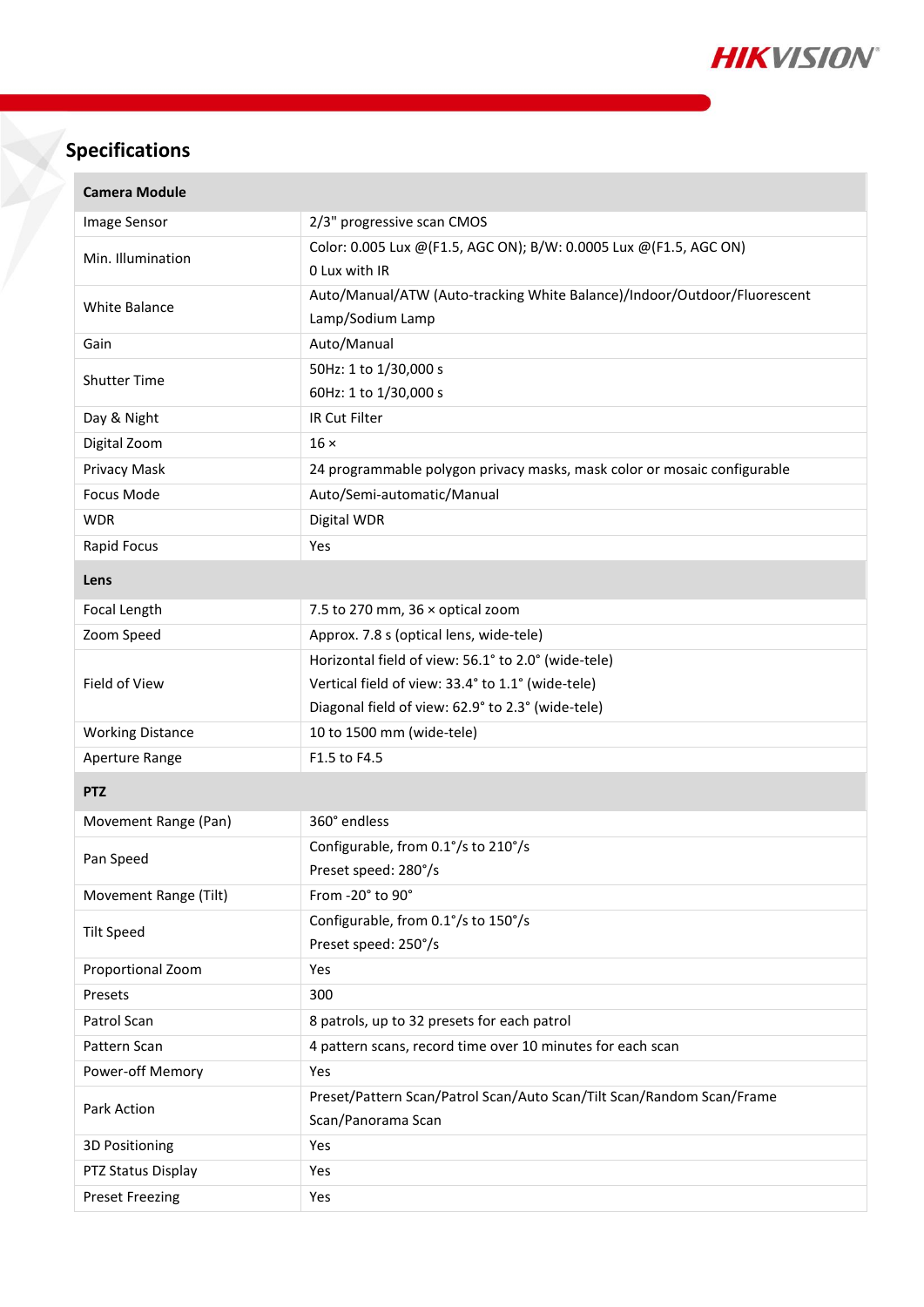

| <b>Scheduled Task</b>       | Preset/Pattern Scan/Patrol Scan/Auto Scan/Tilt Scan/Random Scan/Frame                  |  |  |  |  |
|-----------------------------|----------------------------------------------------------------------------------------|--|--|--|--|
|                             | Scan/Panorama Scan/Dome Reboot/Dome Adjust/Aux Output                                  |  |  |  |  |
| <b>Compression Standard</b> |                                                                                        |  |  |  |  |
|                             | Main Stream: H.265+/H.265/H.264+/H.264                                                 |  |  |  |  |
| Video Compression           | Sub-Stream: H.265/H.264/MJPEG                                                          |  |  |  |  |
|                             | Third Stream: H.265/H.264/MJPEG                                                        |  |  |  |  |
| H.264 Type                  | Baseline profile/main profile/high profile                                             |  |  |  |  |
| $H.264+$                    | Yes                                                                                    |  |  |  |  |
| H.265 Type                  | Main profile                                                                           |  |  |  |  |
| $H.265+$                    | Yes                                                                                    |  |  |  |  |
| Video Bitrate               | 32 Kbps to 16384 Kbps                                                                  |  |  |  |  |
| Audio Compression           | G.711alaw/G.711ulaw/G.722.1/G.726/MP2L2/PCM                                            |  |  |  |  |
| Audio Bitrate               | 64Kbps(G.711)/16Kbps(G.722.1)/16Kbps(G.726)/32-192Kbps(MP2L2)                          |  |  |  |  |
| <b>SVC</b>                  | Yes                                                                                    |  |  |  |  |
| <b>Smart Features</b>       |                                                                                        |  |  |  |  |
| <b>Face Capture</b>         | Detect and capture faces and upload face pictures                                      |  |  |  |  |
| <b>Perimeter Protection</b> | Intrusion, Line Crossing, Region Entrance, Region Exiting. Support alarm triggering by |  |  |  |  |
|                             | specified target types (human and vehicle). Reduce mistaken alarm caused by target     |  |  |  |  |
|                             | types such as leaf, light, animal, and flag, etc.                                      |  |  |  |  |
| <b>Event Detection</b>      | Unattended Baggage Detection, Object Removal Detection, Audio Exception Detection      |  |  |  |  |
| <b>Smart Tracking</b>       | Manual Tracking, Auto Tracking (support tracking specified target types such as human  |  |  |  |  |
|                             | and vehicle), Event Tracking                                                           |  |  |  |  |
|                             | Alarm actions, such as Preset, Patrol Scan, Pattern Scan, Memory Card Video Record,    |  |  |  |  |
| Alarm Linkage               | Trigger Recording, Notify Surveillance Center, Upload to FTP/Memory Card/NAS, Send     |  |  |  |  |
|                             | Email, etc.                                                                            |  |  |  |  |
| <b>Smart Record</b>         | ANR (Automatic Network Replenishment), Dual-VCA                                        |  |  |  |  |
| Region of Interest          | Eight fixed region for each stream                                                     |  |  |  |  |
| Image                       |                                                                                        |  |  |  |  |
| Max. Resolution             | $4096 \times 2160$                                                                     |  |  |  |  |
|                             | 50Hz: 25 fps (4096 × 2160, 3840 × 2160, 3072 × 1728, 2560 × 1440, 2048 × 1536, 1920    |  |  |  |  |
| Main Stream                 | $\times$ 1080, 1280 $\times$ 960, 1280 $\times$ 720)                                   |  |  |  |  |
|                             | 60Hz: 30 fps (4096 × 2160, 3840 × 2160, 3072 × 1728, 2560 × 1440, 2048 × 1536, 1920    |  |  |  |  |
|                             | $\times$ 1080, 1280 $\times$ 960, 1280 $\times$ 720)                                   |  |  |  |  |
| Sub-Stream                  | 50Hz: 25fps (704 × 576, 640 × 480, 352 × 288)                                          |  |  |  |  |
|                             | 60Hz: 30fps (704 $\times$ 480, 640 $\times$ 480, 352 $\times$ 240)                     |  |  |  |  |
| <b>Third Stream</b>         | 50Hz: 25fps (1920 × 1080, 1280 × 960, 1280 × 720, 704 × 576, 640 × 480, 352 × 288)     |  |  |  |  |
|                             | 60Hz: 30fps (1920 × 1080, 1280 × 960, 1280 × 720, 704 × 480, 640 × 480, 352 × 240)     |  |  |  |  |
| Image Enhancement           | BLC, HLC, optical defog, 3D DNR, EIS, regional exposure, regional focus                |  |  |  |  |
| <b>IR</b>                   |                                                                                        |  |  |  |  |
| IR Distance                 | -IX: 250 m; -INX: 150 m                                                                |  |  |  |  |
| Wavelength                  | -IX: 850 nm                                                                            |  |  |  |  |
|                             | -INX: 940 nm, invisible IR light                                                       |  |  |  |  |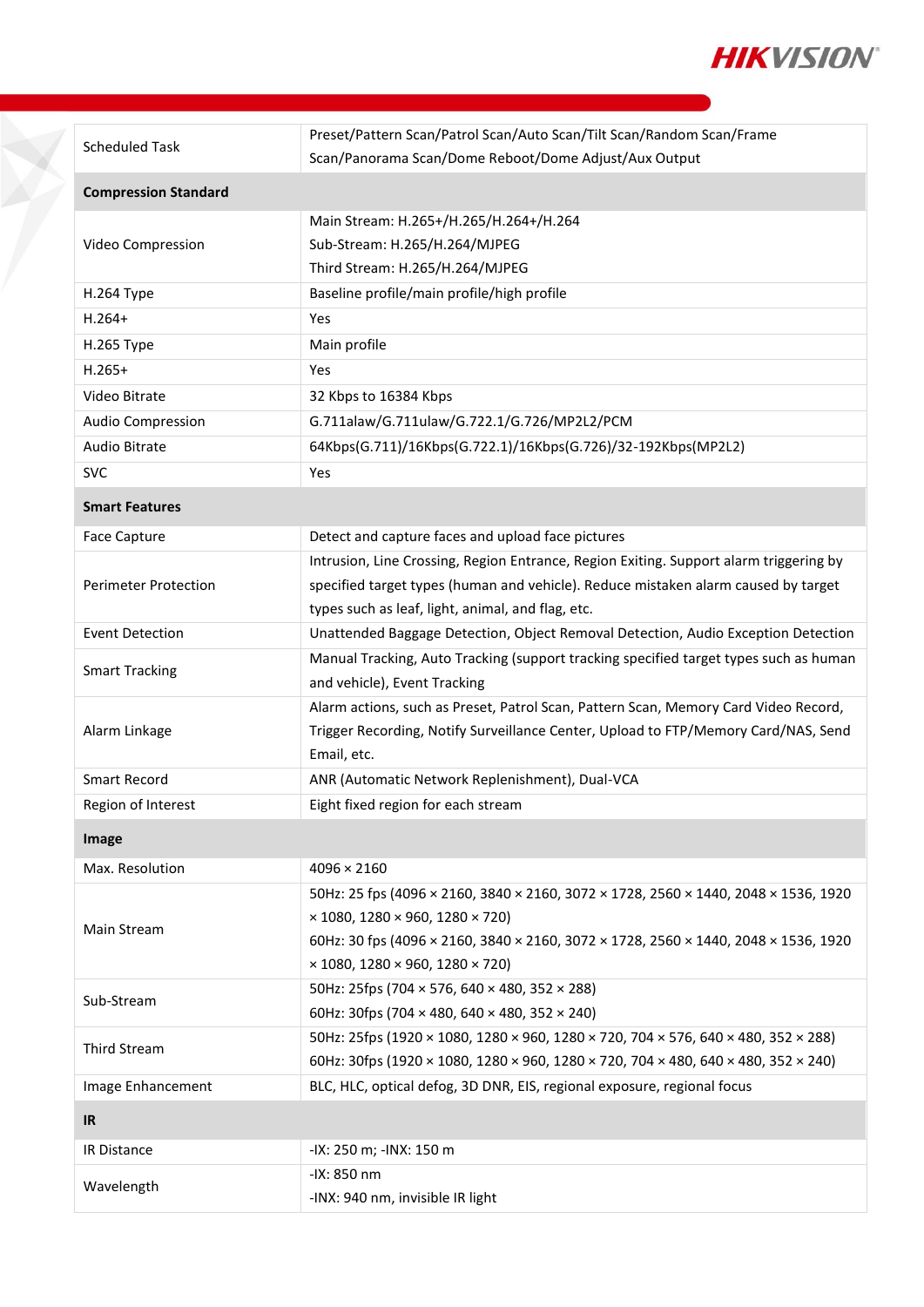

| Smart IR                   | Yes                                                                                                                                                                                                                                                                                                                                                 |  |  |  |
|----------------------------|-----------------------------------------------------------------------------------------------------------------------------------------------------------------------------------------------------------------------------------------------------------------------------------------------------------------------------------------------------|--|--|--|
| <b>Network</b>             |                                                                                                                                                                                                                                                                                                                                                     |  |  |  |
| Network Storage            | Built-in memory card slot, support Micro SD/SDHC/SDXC, up to 256 GB; NAS (NFS,<br>SMB/CIFS), ANR                                                                                                                                                                                                                                                    |  |  |  |
| Protocols                  | IPv4/IPv6, HTTP, HTTPS, 802.1x, Qos, FTP, SMTP, UPnP, SNMP, DNS, DDNS, NTP, RTSP,<br>RTCP, RTP, TCP/IP, DHCP, PPPoE, UDP, IGMP, ICMP, Bonjour                                                                                                                                                                                                       |  |  |  |
| API                        | ONVIF (Profile S, Profile G, Profile T), ISAPI, SDK                                                                                                                                                                                                                                                                                                 |  |  |  |
| Simultaneous Live View     | Up to 20 channels                                                                                                                                                                                                                                                                                                                                   |  |  |  |
| User/Host                  | Up to 32 users. 3 user levels: administrator, operator and user                                                                                                                                                                                                                                                                                     |  |  |  |
| <b>Security Measures</b>   | User authentication (ID and PW), Host authentication (MAC address); HTTPS<br>encryption; IEEE 802.1x port-based network access control; IP address filtering                                                                                                                                                                                        |  |  |  |
| Client                     | iVMS-4200, iVMS-4500, iVMS-5200, Hik-Connect                                                                                                                                                                                                                                                                                                        |  |  |  |
| Web Browser                | IE 8 to 11, Chrome 31.0+, Firefox 30.0+, Edge 16.16299+, Safari 11+                                                                                                                                                                                                                                                                                 |  |  |  |
| Interface                  |                                                                                                                                                                                                                                                                                                                                                     |  |  |  |
| Alarm                      | 7-ch alarm input/2-ch alarm output                                                                                                                                                                                                                                                                                                                  |  |  |  |
| Audio                      | 1-ch audio input, 2.0 to 2.4Vp-p, 1k Ohm ± 10%<br>1-ch audio output, line level, impedance: 600Ω                                                                                                                                                                                                                                                    |  |  |  |
| Network Interface          | 1 RJ45 10 M/100 M Ethernet interface, Hi-PoE                                                                                                                                                                                                                                                                                                        |  |  |  |
| <b>RS-485</b>              | HIKVISION, Pelco-P, Pelco-D, self-adaptive                                                                                                                                                                                                                                                                                                          |  |  |  |
| General                    |                                                                                                                                                                                                                                                                                                                                                     |  |  |  |
| Language                   | 32 languages. English, Russian, Estonian, Bulgarian, Hungarian, Greek, German, Italian,<br>Czech, Slovak, French, Polish, Dutch, Portuguese, Spanish, Romanian, Danish, Swedish,<br>Norwegian, Finnish, Croatian, Slovenian, Serbian, Turkish, Korean, Traditional Chinese,<br>Thai, Vietnamese, Japanese, Latvian, Lithuanian, Portuguese (Brazil) |  |  |  |
| Power                      | 24 V, 3.0 A, 50/60Hz, AC (max. 60 W, including max. 15 W for IR and max. 10 W for<br>heater)<br>Hi-PoE, 42.5 to 57 V, 1.41 A (including max. 15 W for IR and max. 10 W for heater)                                                                                                                                                                  |  |  |  |
| <b>Working Environment</b> | Temperature: -40°C to 70°C (-40°F to 158°F), humidity: ≤ 95%                                                                                                                                                                                                                                                                                        |  |  |  |
| Protection Level           | IP67 Standard, IK10, 6000V Lightning Protection, Surge Protection and Voltage<br><b>Transient Protection</b>                                                                                                                                                                                                                                        |  |  |  |
| Installation               | Variable installation methods optional, including ceiling mounting (default), in-ceiling<br>mounting, junction box installation and wall mounting                                                                                                                                                                                                   |  |  |  |
| Dimension                  | $\Phi$ 267 mm × 405mm ( $\Phi$ 10.51" × 15.94")                                                                                                                                                                                                                                                                                                     |  |  |  |
| Weight                     | Approx. 9.5 kg (20.94 lb)                                                                                                                                                                                                                                                                                                                           |  |  |  |

### **DORI**

Y.

The DORI (detect, observe, recognize, identify) distance gives the general idea of the camera ability to distinguish persons or objects within its field of view. It is calculated based on the camera sensor specification and the criteria given by EN 62676-4: 2015.

| <b>DORI</b>     | <b>Detect</b>         | <b>Observe</b>       | Recognize           | <b>Identify</b>     |
|-----------------|-----------------------|----------------------|---------------------|---------------------|
| Definition      | $25 \text{ px/m}$     | $63 \text{ px/m}$    | $125 \text{ px/m}$  | $250 \text{ px/m}$  |
| Distance (Tele) | 3680.0 m (12073.5 ft) | 1460.3 m (4791.1 ft) | 736.0 m (2414.7 ft) | 368.0 m (1207.3 ft) |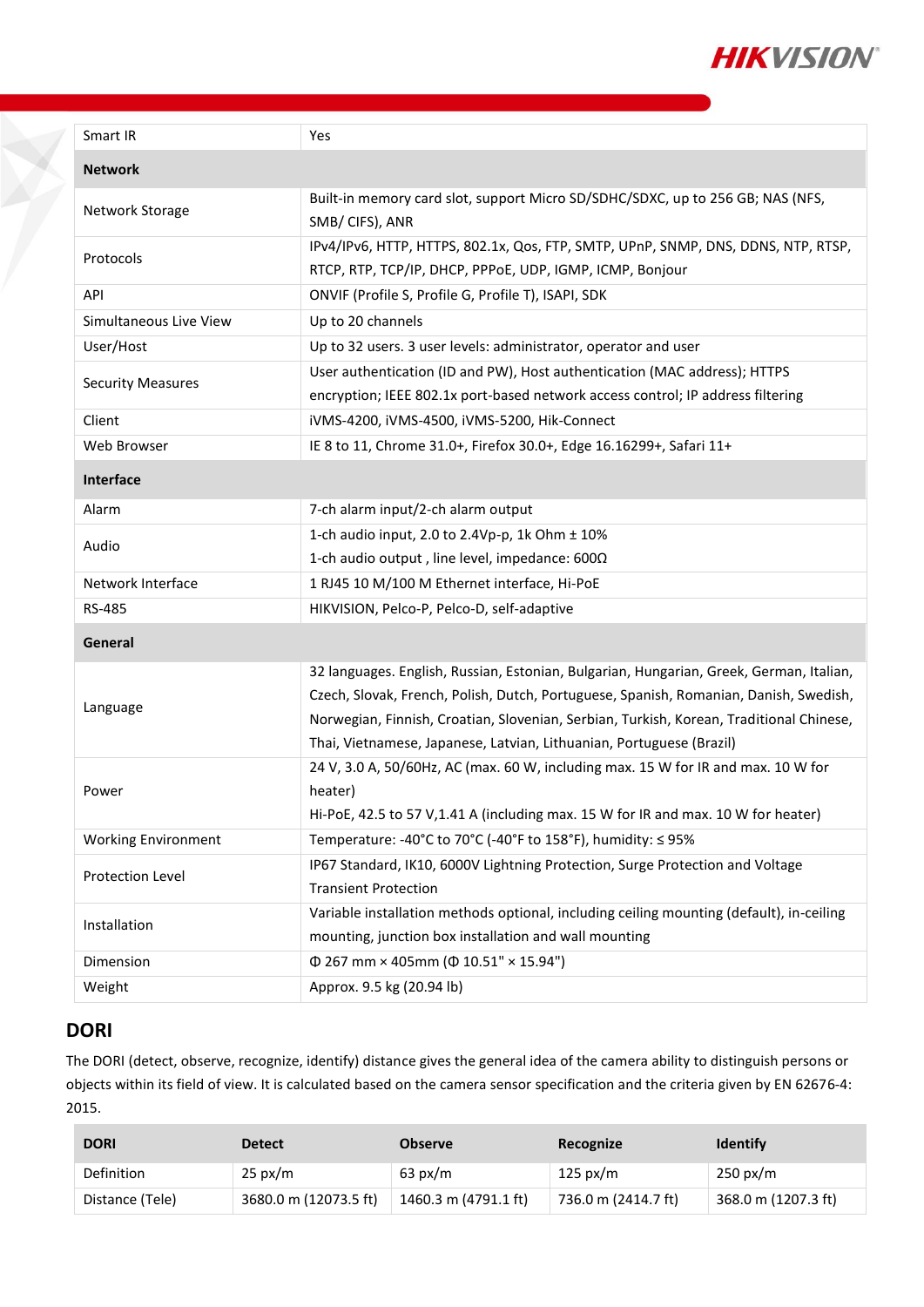

# **Available Model**

DS-2DF8A836IX-AEL (B), 24 VAC. Hi-PoE DS-2DF8A836INX-AEL (B), 24 VAC. Hi-PoE

### **Dimensions**





**Accessory**

**Included**



**Installation Adapter**

#### **Optional**



**DS-1602ZJ-P Wall Mount**



**DS-1604ZJ-BOX-P Wall Mount with Junction Box**



**DS-1602ZJ-Pole-P Vertical Pole Mount**



**DS-1602ZJ-Corner-P Corner Mount**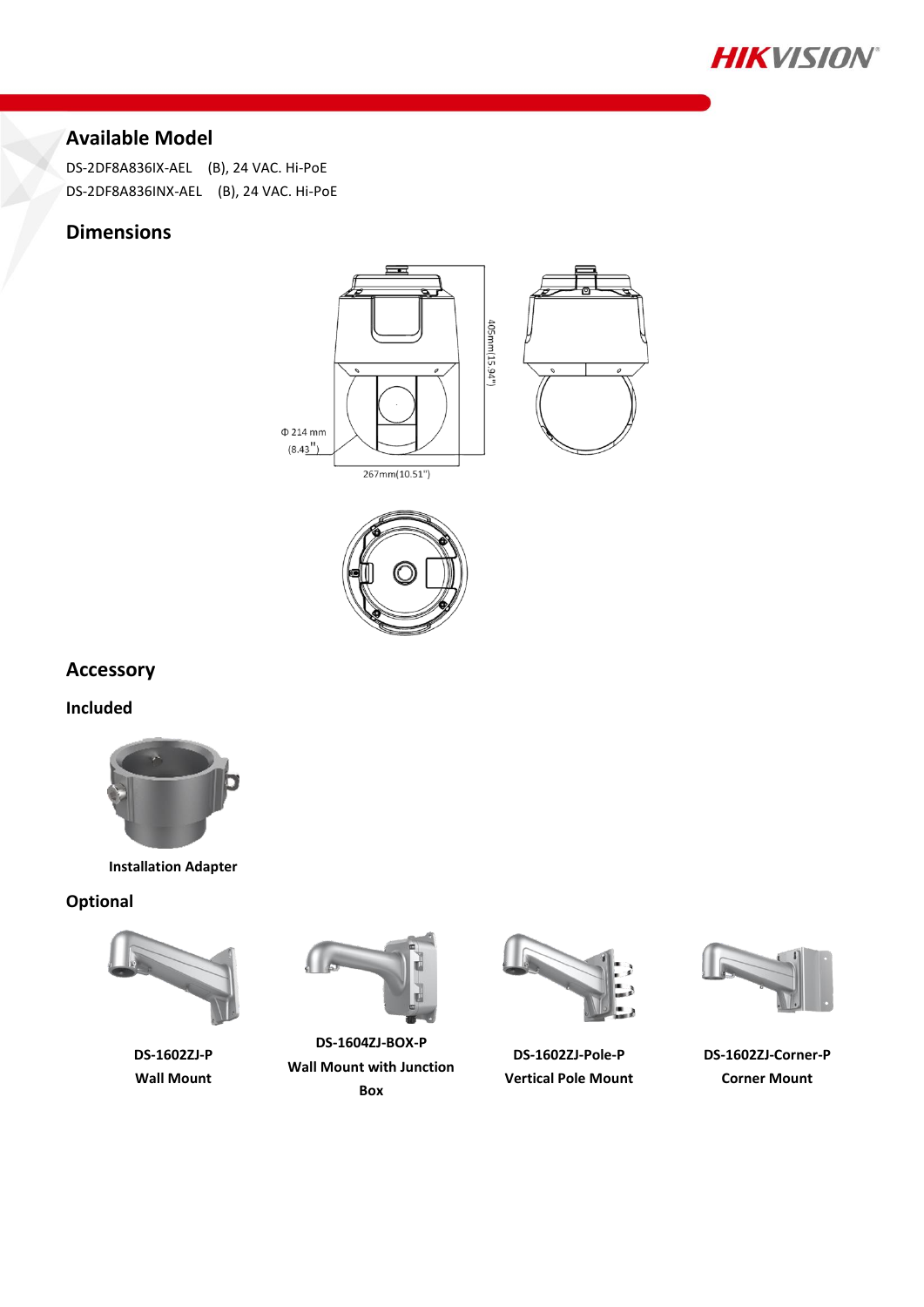



**DS-1660ZJ-P Parapet Mount**

 $\overline{\pi}$ 



**DS-1667ZJ-P Extendable Pole for Pendant Mount**



**DS-1662ZJ-P Pendant Mount**



**DS-1663ZJ-P Ceiling Mount**



**TEAC-66-243000V (EU) MKAC-66-243000U (USA) TEAC-66-243000VB (UK) Power adapter**



**DS-1661ZJ-P Pendant Mount**



**DS-1005KI USB Joy-stick**



**DS-1682ZJ-P Extendable Pole for Pendant Mount**



**LAS60-57CN-RJ45 Hi-PoE Midspan**



**DS-1100KI Network Keyboard**